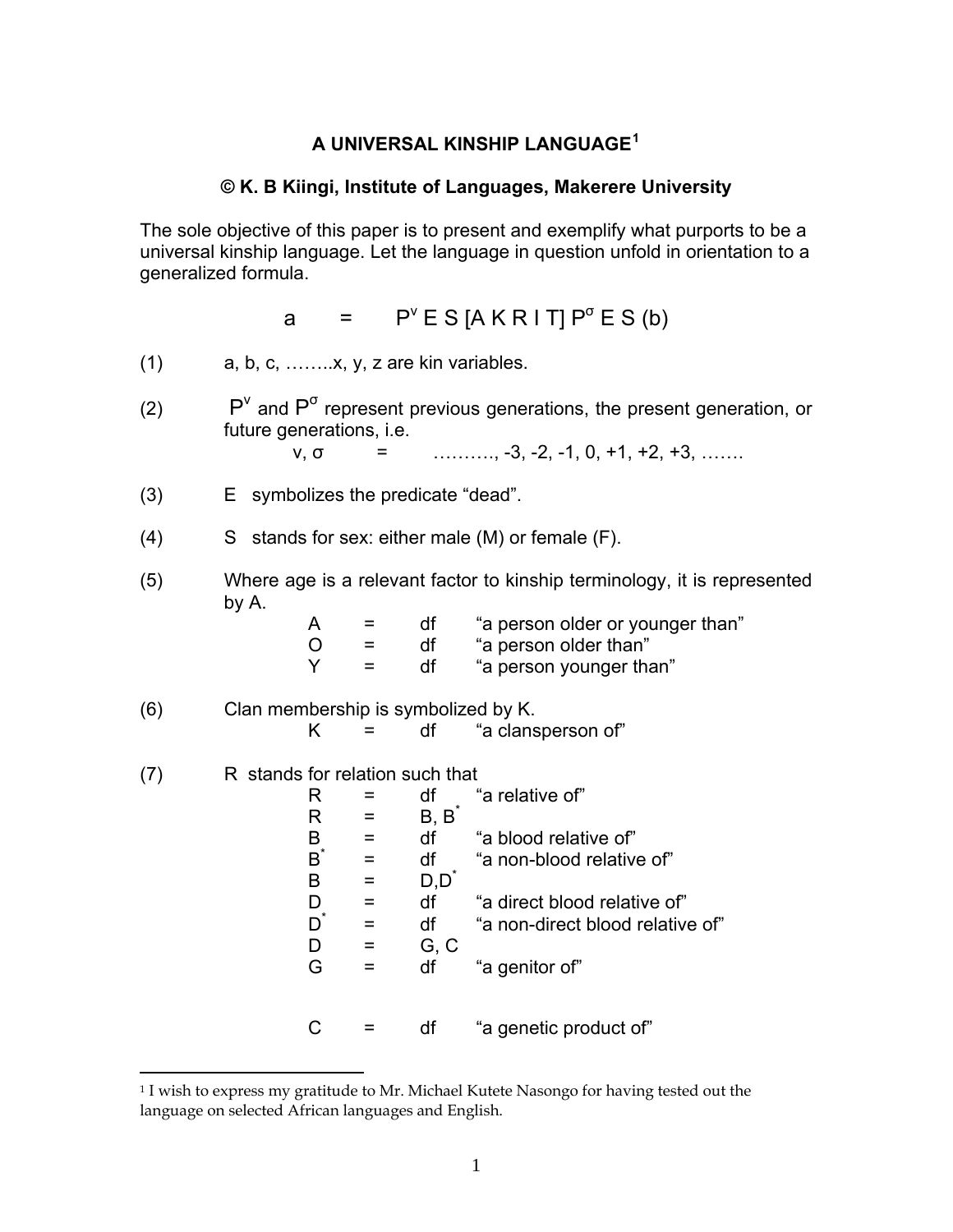| $\mathsf B^*$  | $\equiv$ | L, N, $R^{\circ}$ |                          |
|----------------|----------|-------------------|--------------------------|
|                | =        | df                | "an affine of"           |
| N              | =        | df                | "a person divorced from" |
| $\mathsf{R}^0$ |          | df                | "a quasi-relative of"    |

(8) A testator (W) and the heir (H) constitute the relation of inheritance.

|   | =   | W. H |                         |
|---|-----|------|-------------------------|
|   | $=$ | df   | "a testator or heir of" |
| w | $=$ | df   | "a testator of"         |
| н | $=$ | df   | "a heir of"             |

- (9) Where taboo is relevant,  $T = df''$  a person tabooed to"
- (10) If  $\Omega$  is a kinship operator, it can be modified to reflect
	- (a) full co-sharing: **Ω**
	- (b) partial co-sharing: **Ω**1/2
	- (c) negation:  $\Omega^*$
	- (d) converseness:  $\Omega$ <sup>'</sup>
	- (e) quasi- being:  $\Omega^0$

In what follows,  $K \vdash \Box \Box$ ,  $K \vdash \Box \Box$ ],  $[L \Box \Box]$  and  $E \vdash \Box \Box$  introduce kinship formulae, kinship, Luganda and English language sentences respectively.

- $[E L \ 01]$  a is a **great-great –grandparent** of b.
- [L L 01] a is a **jjajja nnakasatwe** of b.
- $[K F 01]$  a =  $-4$  S G P<sup>0</sup> S (b)
- $[K L \ 01]$  a is a previous fourth-generation male or female genitor of presentgeneration male or female b
- $[E L \ 02]$  a is a **great –grandparent** of b
- [L L 02] a is a **jjajja nnakabilye** of b
- $[KF \ 02]$  a =  $P^3 S G P^0 S(b)$

 $[E L \ 03]$  a is **grandparent** of b.

[L L 03] a is a **jjajja** of b.

 $[KF \ 03]$  a =  $\overline{P^2} S G P^0 S(b)$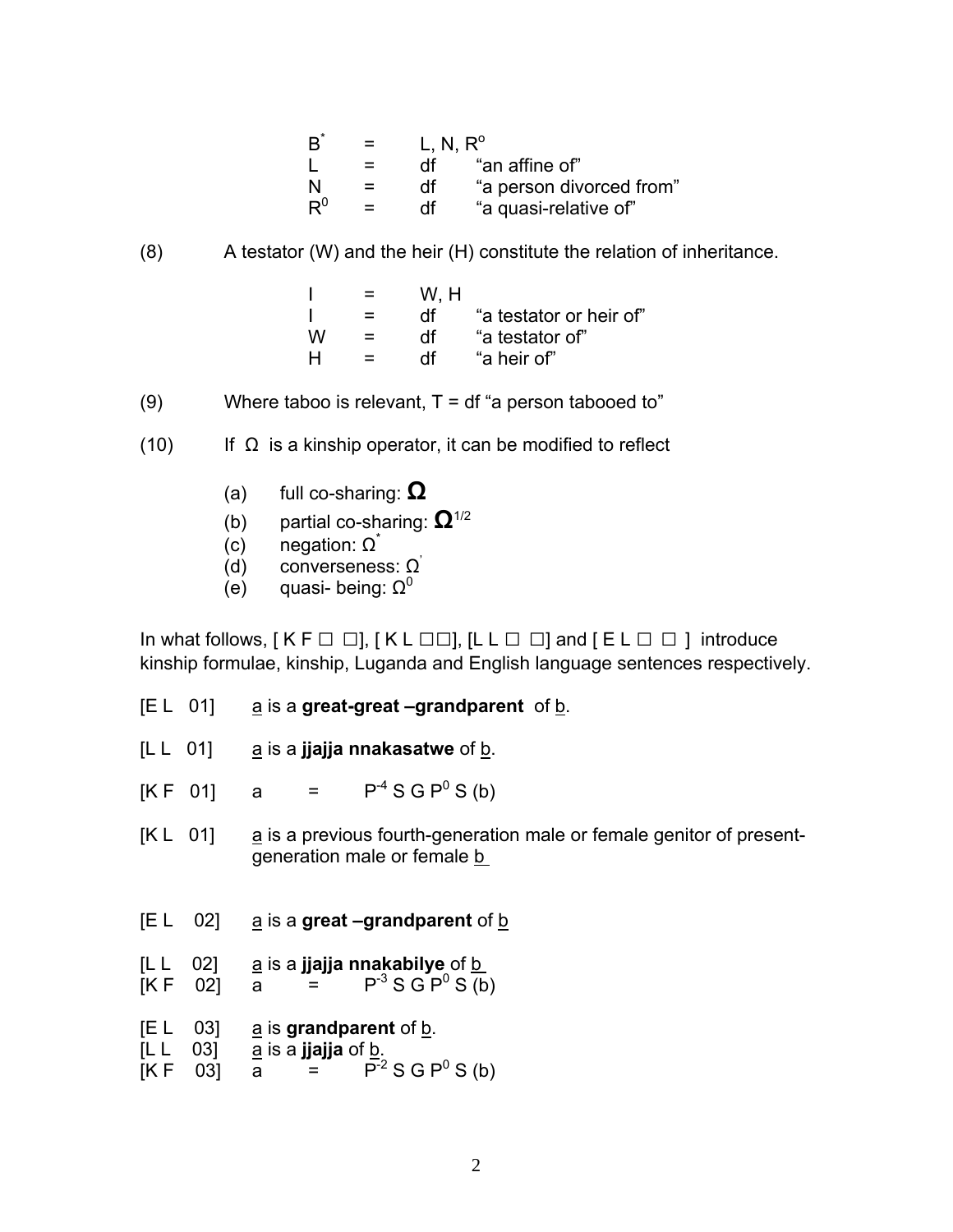$[K L \ 04]$  a is a previous second-generation male or female genetic co-product of the male or female  $b$  who is a genitor of the presentgeneration male or female c .  $[E L 04]$  a is a **great-uncle** or **- aunt** of c. [L L 04] a is a **jjajja** of c.  $[EL 05]$  a is a **parent** of b.  $[L L 05]$  <u>a</u> is an **omuzadde** of  $\underline{b}$ .  $[K F 05]$  a =  $^{-1}$  S G  $\overline{P}^0$  S(b) [E L 06] a is the **father** of b .  $[L L 06]$  <u>a</u> is the **taata** of b  $[K F 06]$  a =  $^{-1}$  M G P<sup>0</sup> S (b)  $[EL 07]$  <u>a</u> is the **mother** of **b**. [L L 07] a is the **maama** of b .  $[K F 07]$  a =  $^{-1}$  F G P<sup>0</sup> S (b)  $[L L 08]$  <u>a</u> is a **kojja** of <u>c</u>.  $[KF 08]$  a = M **C** F (b) G S (c)  $[E L 08]$  a is a **maternal uncle** of  $\underline{c}$ . [E L 09] a is an **uncle** of d .  $[K F 09]$  a = M L F (b)  $CS (c) G S (d)$  $[L L 10]$  a is a **ssenga** of  $C$ .  $[K F 10]$  a =  $F C M (b) G S (c)$ [E L 10] a is an **aunt** of c .  $[L L 11]$  a is a **taata omuto** of  $\underline{c}$ .  $[KF 11]$  a = M **C** M (b) G S (c) [E L 11] a is a **paternal uncle** of c . [L L 12] a is **maama omuto** of c  $[KF 12]$  a =  $FCF(b) G S(c)$ [E L 12] a is a **maternal aunt** of c . [L L 13] a is a **ssezaala** of c .  $[KF 13]$  a =  $M GM (b) LF (c)$ [E L 13] a is the **father- in- law** of c . [L L 14] c is a **mukaamwana** of a .  $[K F 14]$  c = FLM (b) CM (a)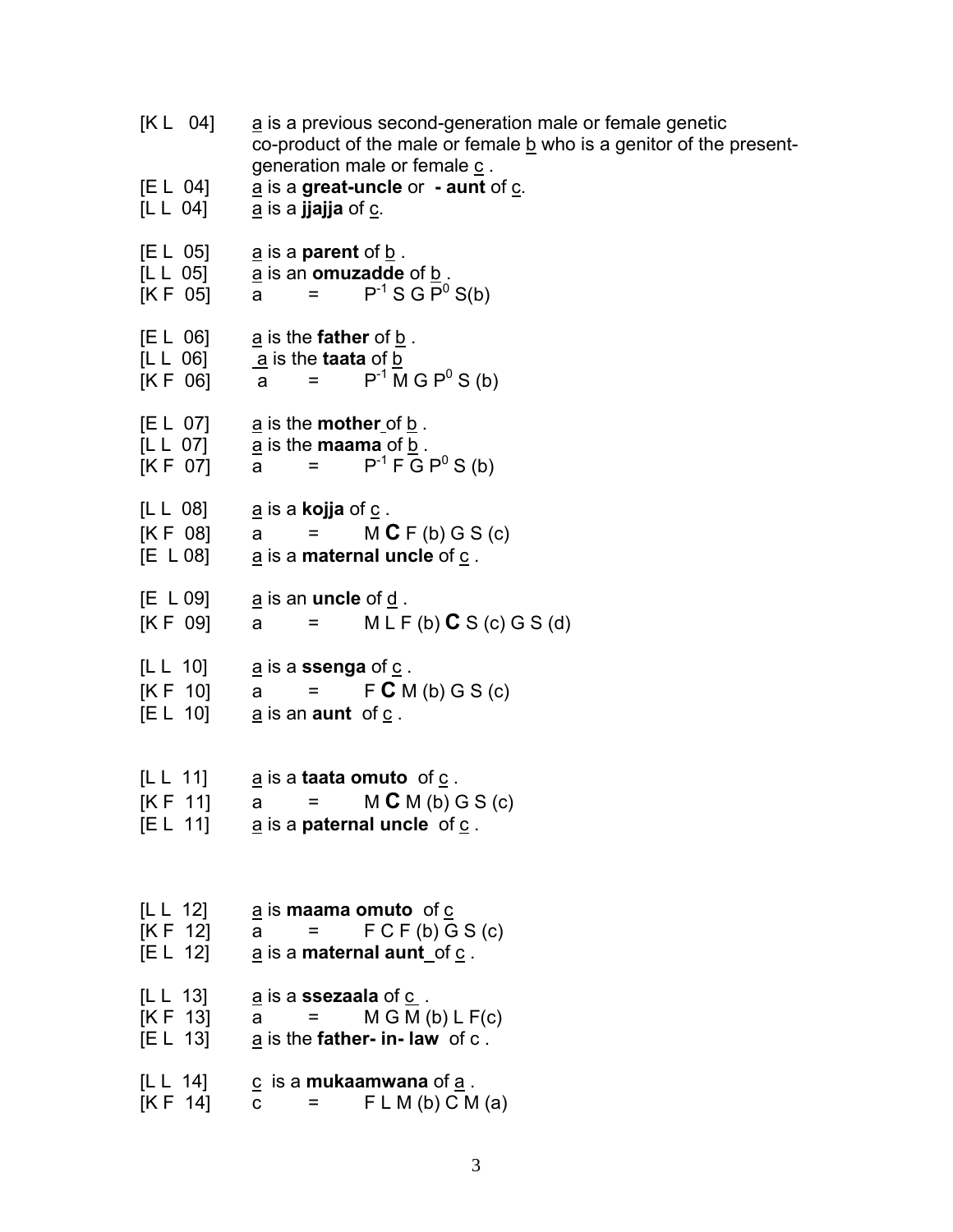$[EL 14]$   $C$  is a **daughter- in-law** of  $\underline{a}$ .  $[L L 15]$  <u>a</u> is a **nnyazaala** of  $\underline{c}$ .  $[KF 15]$  a =  $FG M (b) LF (c)$ [E L 15] a is the **mother- in- law** of c .  $[E L 16]$  a is an **uncle** -or **aunt- in-law** of <u>d</u>.  $[K F 16]$  a =  $SC S (b) G S (c) LS (d)$ [L L 17] a is an **omuzzukulu nnakasatwe** of b .  $[KF 17]$  a =  $A^{+4}$  S C P<sup>0</sup> S (b) [E L 17] a is a **great-great- grandchild** of b . [L L 18] a is an **omuzzukulu nnakabilye** of b .  $[KF 18]$  a =  $^{+3}$  S C P<sup>0</sup> S (b)  $[E L 18]$  <u>a</u> is a **great-grandchild** of b. [L L 19] a is an **omuzzukulu** of b .  $[K F 19]$  a  $^{+2}$  S C P<sup>0</sup> S(b) [E L 19] a is a **grandchild** of b . [L L 20] a is an **omwana** of b .  $[K F 20]$  a =  $^{+1}$  S  $\overline{C}$  P<sup>0</sup> S (b) [E L 20] a is a **child** of b . [L L 21] a is a **mutabani** of b .  $[KF 21]$  a =  $^{+1}$  M C P<sup>0</sup> S (b)  $[EL 21]$  <u>a</u> is a **son** of b. [L L 22] a is a **muwala** of b .  $[K F 22]$  a =  $^{+1}$  F C P<sup>0</sup> S (b) [E L 22] a is a **daughter** of b . [L L 23] a is an **omujjwa** of c .  $[KF 23]$  a = SCF(b) **C**M(c) [E L 24] a is a **nephew** of c .  $[K F 24]$  a = M C S (b) **C** S (c) [E L 25] a is a **niece** of c .  $[KF 25]$  a =  $FCS(b)CS(c)$  $[L L 26]$  a is an **omukoddomi** of  $\underline{c}$ .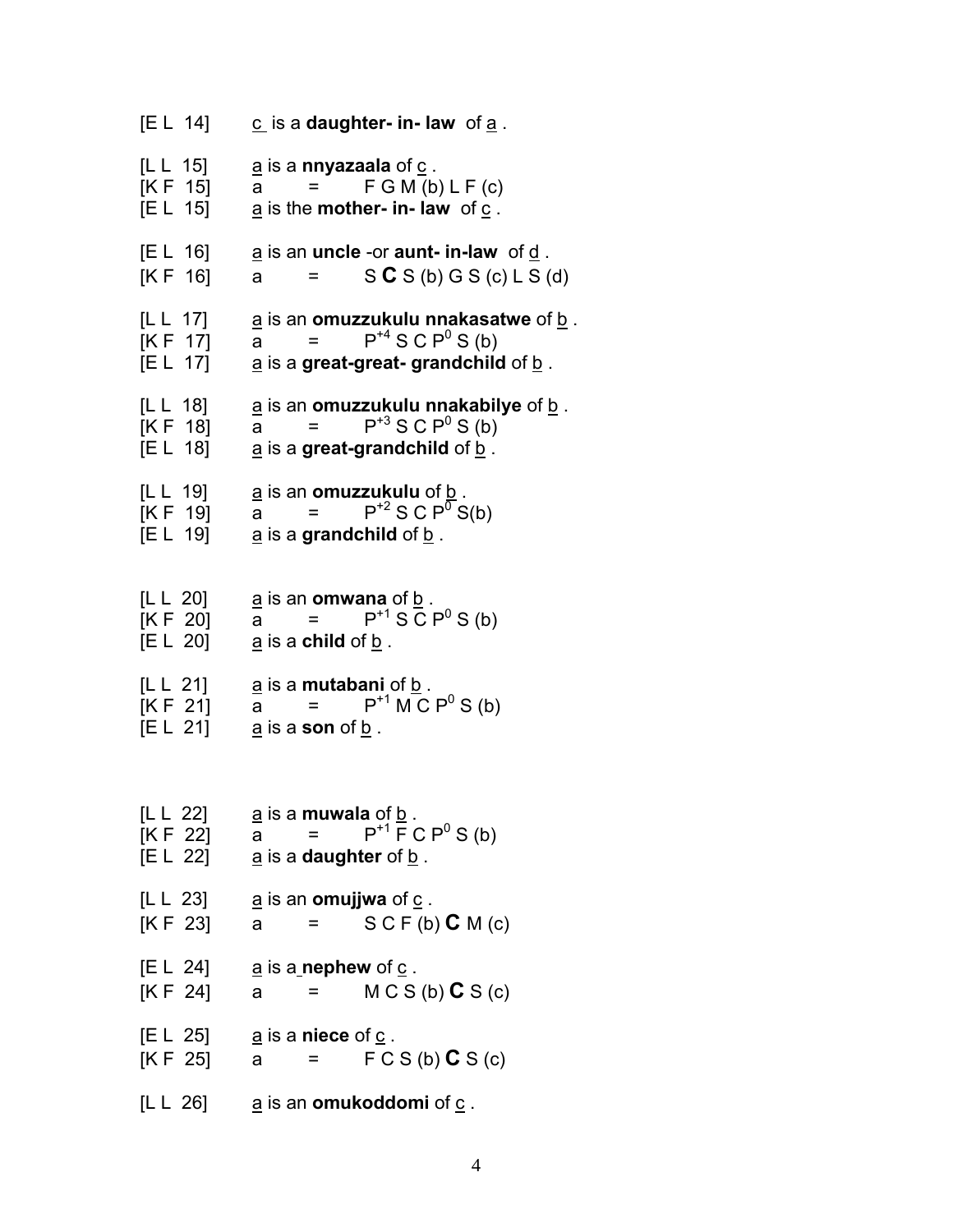$[KF 26]$  a = MLF(b) C S (c)  $[L L 27]$  c is a **mukaamwana** of  $\underline{a}$ . (cf.  $[L L 14]$ )  $[KF 27]$  c = FLM (b) C S (a)  $|E L 28|$  a is a **sibling** of b.  $[KF 28]$  a =  $SCS(b)$  $[L L 29]$  a is a **mwannyina** of b.  $[K F 29]$  a =  $S\,C\,S\,(b)$ [L L 30] a is a **muganda** of b .  $[KF 30]$  a =  $SCS(b)$  $[E L 31]$  <u>a</u> is a **sister** of <u>b</u>.  $[KF 31]$  a =  $FCS(b)$  $[E L 32]$  <u>a</u> is a **brother** of <u>b</u>.  $[KF 32]$  a = M  $CS(b)$  $[L L 33]$  <u>a</u> is a **muggya** of  $\underline{c}$ .  $[KF 33]$  a =  $FLM(b)LF(c)$  $[L L 34]$  <u>a</u> is a **musangi** of <u>d</u>.  $[K F 34]$  a = M L F (b)  $CF (c) L M (d)$ [L L 35] a is a **baaba** of b .  $[KF 35]$  a = S [O **C** ] S (b)  $[L L 36]$  <u>a</u> is an **omwanawattu** of <u>b</u>.  $[KF 36]$  a =  $S [Y C] S (b)$  $[L L 37]$  <u>a</u> is an **omubbeele** of  $\underline{c}$ .  $[K F 37]$  a = S C F (b) G S (c)  $C^{1/2}$  S (a)  $[E L 37]$  a is a **maternal half-sibling** of  $\underline{c}$ .  $[EL 38]$  a is a **first cousin** of <u>d</u>.  $[KF 38]$  a =  $SC S (b) C S (c) G S (d)$  $[E L 39]$  a is a **half-sibling** of  $\underline{b}$ .  $[KF 39]$  a =  $S C^{1/2} S(b)$